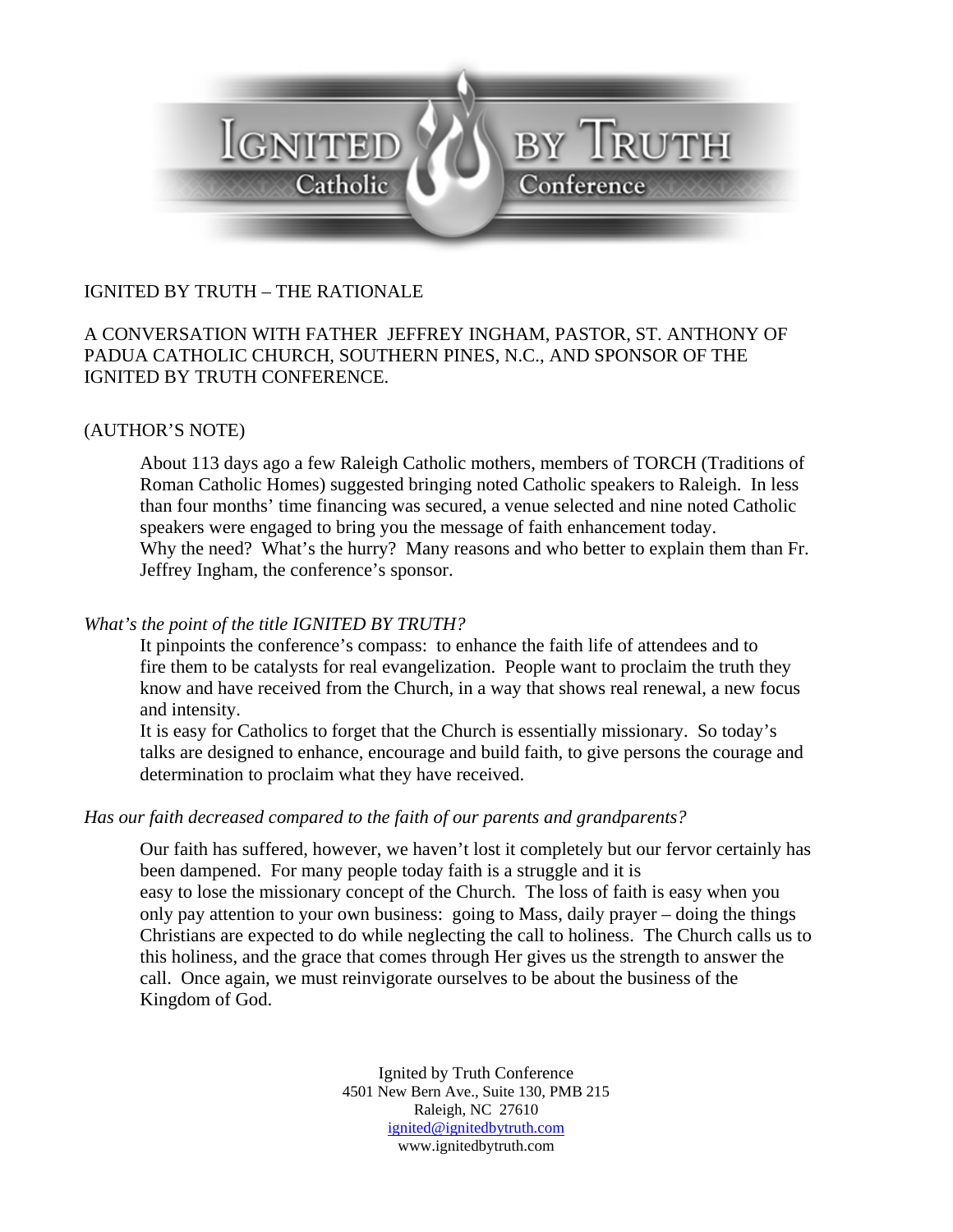

# -2- THE RATIONALE

### *What should we understand about the holiness we're being drawn to?*

We need to make ourselves into the image and likeness of Jesus Christ and recognize that holiness is a call to heroic virtue, or to say the call is to heroic identification with the very person of the Lord Himself, unfortunately that's very easy to forget. The life of mediocrity is comfortable: not much is required, not much is aspired to. That's not the Church. The Church is always calling us not only to be good, but to something far beyond "it" so that our whole life is aimed at the one goal: the reality of God.

### *Have we lost the realization that there is a God?*

No, but many times God becomes one goal among many. We need to remember God is primary and all other goals are subordinate to Him.

### *Does the culture we're living in impact our lives and cause to lose focus on God?*

Our culture is predominantly secular and that often detracts from our attention from God. Our values at times are directly opposed to the gospel and to the teaching of the Church. We are allowing the culture to form us rather than us forming the culture. And that's the real problem. It's hard to confront a dominant ideology and yet that's what the Church must do: remake whatever culture exists in every civilization, in every society into the image and likeness of Jesus Christ.

### *What has caused our drift into this "new" culture?*

The seeds have been there for a long time – a gradual wearing down of a former culture which was more closely based on the gospel ethic. Its taken time, but little by little the morality proclaimed by the Church for centuries has eroded. A culture of materialism can easily weaken spirituality. To say it in another way, there is the attitude that our culture is not opposed to the Gospel ethic, *when in fact that attitude is the root cause for materialism.*

(more)

Ignited by Truth Conference 4501 New Bern Ave., Suite 130, PMB 215 Raleigh, NC 27610 ignited@ignitedbytruth.com www.ignitedbytruth.com